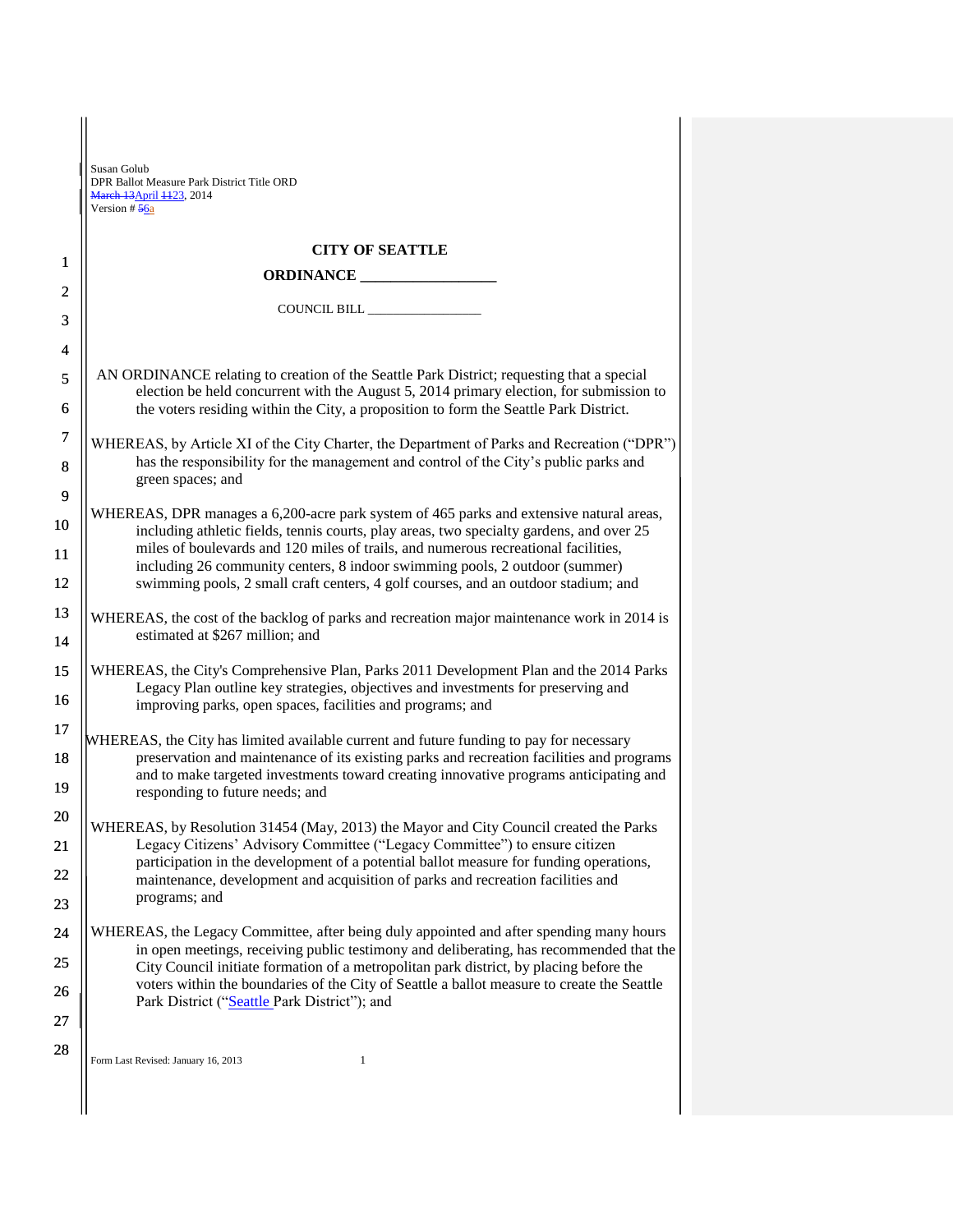Susan Golub DPR Ballot Measure Park District Title ORD  $\frac{13}{13}$ April  $\frac{1123}{123}$ , 2014 Version # 56a

1

6 7 WHEREAS, the Legacy Committee recommended that, if a metropolitan park district were formed, measures be taken to provide for ongoing citizen oversight of district funds; and

- 2 3 4 5 WHEREAS, Chapter 35.61 RCW and other state law provides that a metropolitan park district may be created upon voter approval of a ballot proposition submitted to the voters of the proposed district, and that a metropolitan park district has certain statutory powers, including the power to levy and impose various taxes and fees to generate revenues to provide ongoing funding to maintain, operate and improve parks, community centers, pools, and other recreation facilities and programs; and
- 8 WHEREAS, the Seattle City Council has determined that formation of a metropolitan park district, to be called the Seattle Park District, that includes the entire area within the boundaries of the City of Seattle would enhance and stabilize the funding available for the current and future parks projects, programs and services within the City; and
- 9 10 11 12 WHEREAS, the Seattle City Council finds it to be in the interest of the City and its residents and businesses to place before the voters located within the boundaries of the City, a ballot proposition to establish a citywide metropolitan park district to provide stable, ongoing funding to maintain, operate and improve parks, community centers, pools, and other recreation facilities and programs throughout the City; and

13 14 WHEREAS, the Legacy Committee recommended that, if a metropolitan park district were formed, measures be taken to provide for ongoing citizen oversight of district funds; and

## 15 16 17 WHEREAS, the City Council enacted Council Bill Ordinance 118056——, providing that, if voters approve formation of athe Seattlemetropolitan Park District, the Mayor is authorized to sign<del>City will enter into</del> an interlocal e<del>coperation</del> agreement with the newly formed District; and

18 19 20 21 22 23 24 25 WHEREAS, Thathe interlocal agreement provides for, among other matters, continued City ownership of all park assets, whether acquired with City or District funds; payment of all District funds to the City for park and recreation services; DPR staff supported by Distric funds to remain City employees; District budgeting coordinated with the City's regular budget process; continued parks funding from City General Subfund revenues, including a minimum baseline funding level annually adjusted by the Consumer Price Index; creation of a citizencommunity oversight committee and a requirement that the Park District Board consider its recommendations, along with those of the City's communitybased Board of Parks Commissioners and reports from independent sources, in making certain decisions related to budgets, priorities and levies; compliance with applicable federal, state, and local laws and the city charter, including but not limited to prevailing wages, open public meetings, public records, ethics, and nondiscrimination; and termination and dissolution of the District.;

26

27 28

Form Last Revised: January 16, 2013 2

**Formatted:** Indent: Hanging: 0.56"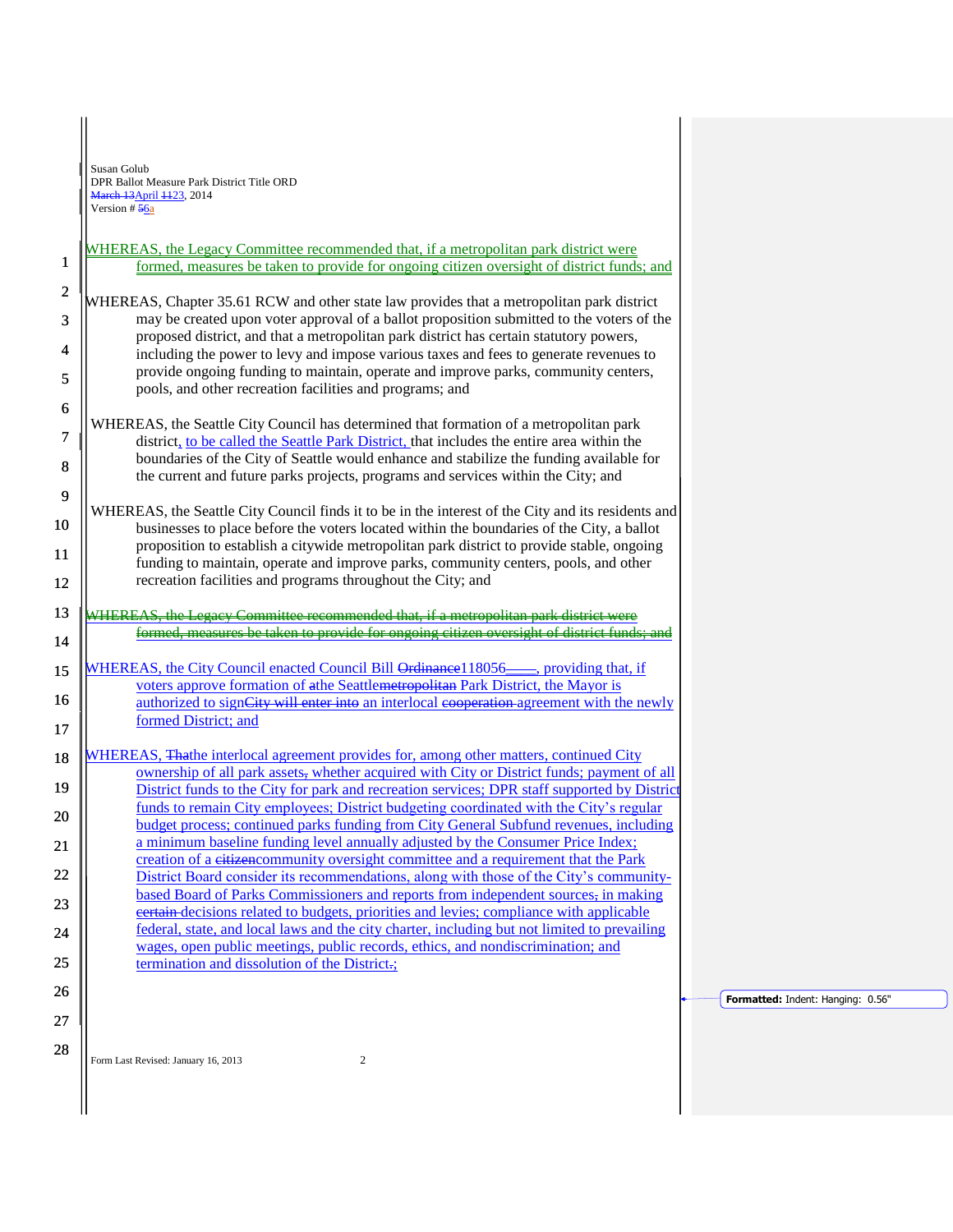Susan Golub DPR Ballot Measure Park District Title ORD  $\frac{\text{h} + 13}{\text{A}}$ pril  $\frac{112}{3}$ , 2014 Version # 56a

WHEREAS, on the date of this ordinance, the Council will consider Council Bill \_\_\_, approving the form of an interlocal agreement with the Seattle Park District, if formation of the district is approved by the voters within the City; and authorizing the Mayor to execute such agreement on behalf of the City; NOW THEREFORE,

## **BE IT ORDAINED BY THE CITY OF SEATTLE AS FOLLOWS:**

**Section 1. Election – Ballot Title.** The City Council directs the City Clerk to file this ordinance with the Director of Elections of King County, Washington, as ex officio supervisor of elections. The Clerk shall request that the Director of Elections call and conduct a special election in the City of Seattle in conjunction with the primary election to be held on August 5, 2014, for the purpose of submitting to the voters within the boundaries of the City (which are the boundaries of the proposed district) a proposition to form the Seattle Park District as authorized under chapter 35.61 RCW. The City Clerk is directed to certify to the King County Director of Elections a ballot title in substantially the following form, with such changes as may be approved by the City Attorney:

## THE CITY OF SEATTLE PROPOSITION NUMBER 1 SEATTLE PARK DISTRICT

The City of Seattle Proposition 1 concerns formation of the Seattle Park District, a metropolitan park district.

This proposition would create the Seattle Park District to provide ongoing funding to maintain, operate and improve parks, community centers, pools, and other recreation facilities and programs. The District would have the same boundaries as the City of Seattle and be governed by a board composed of the Seattle City Councilmembers. It could exercise the powers described given to metropolitan park districts in state law, including levying a-property taxes and contracting with the City of Seattle to perform the District's functions.

Form Last Revised: January 16, 2013 3

**Formatted:** Space Before: 0 pt, After: 0 pt

1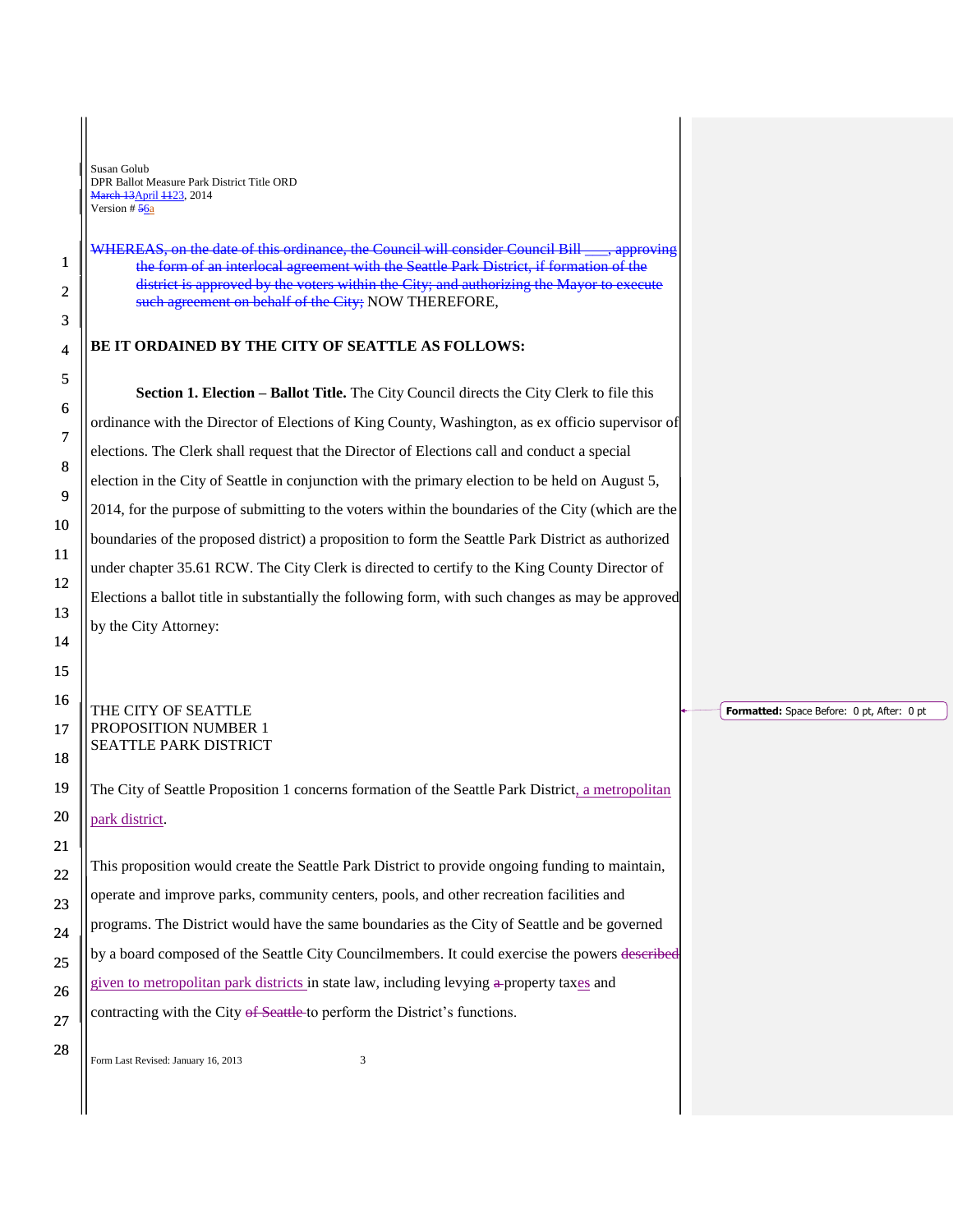## Susan Golub DPR Ballot Measure Park District Title ORD arch 13 April 1123, 2014 Version # 56a

[ ] For the formation of a metropolitan park district to be governed by the members of the Seattle City Council serving in an *ex officio* capacity as the Board of Commissioners of the Seattle Park District.

[ ] Against the formation of a metropolitan park district.

**Section 2. Boundaries of the Seattle Park District**. The boundaries of the Seattle Park District will be coterminous with the boundaries of the City of Seattle.

**Section 3. Ratification**. The City Clerk's certification to the King County Director of Records and Elections of the proposition in section 1 and any other acts taken after the passage of this ordinance and consistent with its authority, are hereby ratified and confirmed.

**Section 4. Effective Date.** This ordinance shall take effect and be in force immediately upon the approval by the Mayor; but if returned by the Mayor unsigned, then immediately upon its return; or if not approved and returned by the Mayor within ten days after presentation, then on the  $11<sup>th</sup>$  day after its presentation to the Mayor; or if vetoed by the Mayor, then immediately after its passage over his veto.

Passed by the City Council the \_\_\_\_ day of \_\_\_\_\_\_\_\_\_\_\_\_\_\_\_\_\_, 2014, and signed by me in open session in authentication of its passage this

\_\_\_\_\_ day of \_\_\_\_\_\_\_\_\_\_\_\_\_\_\_\_\_\_\_, 2014.

President \_\_\_\_\_\_\_\_\_\_of the City Council

\_\_\_\_\_\_\_\_\_\_\_\_\_\_\_\_\_\_\_\_\_\_\_\_\_\_\_\_\_\_\_\_\_

Form Last Revised: January 16, 2013 4